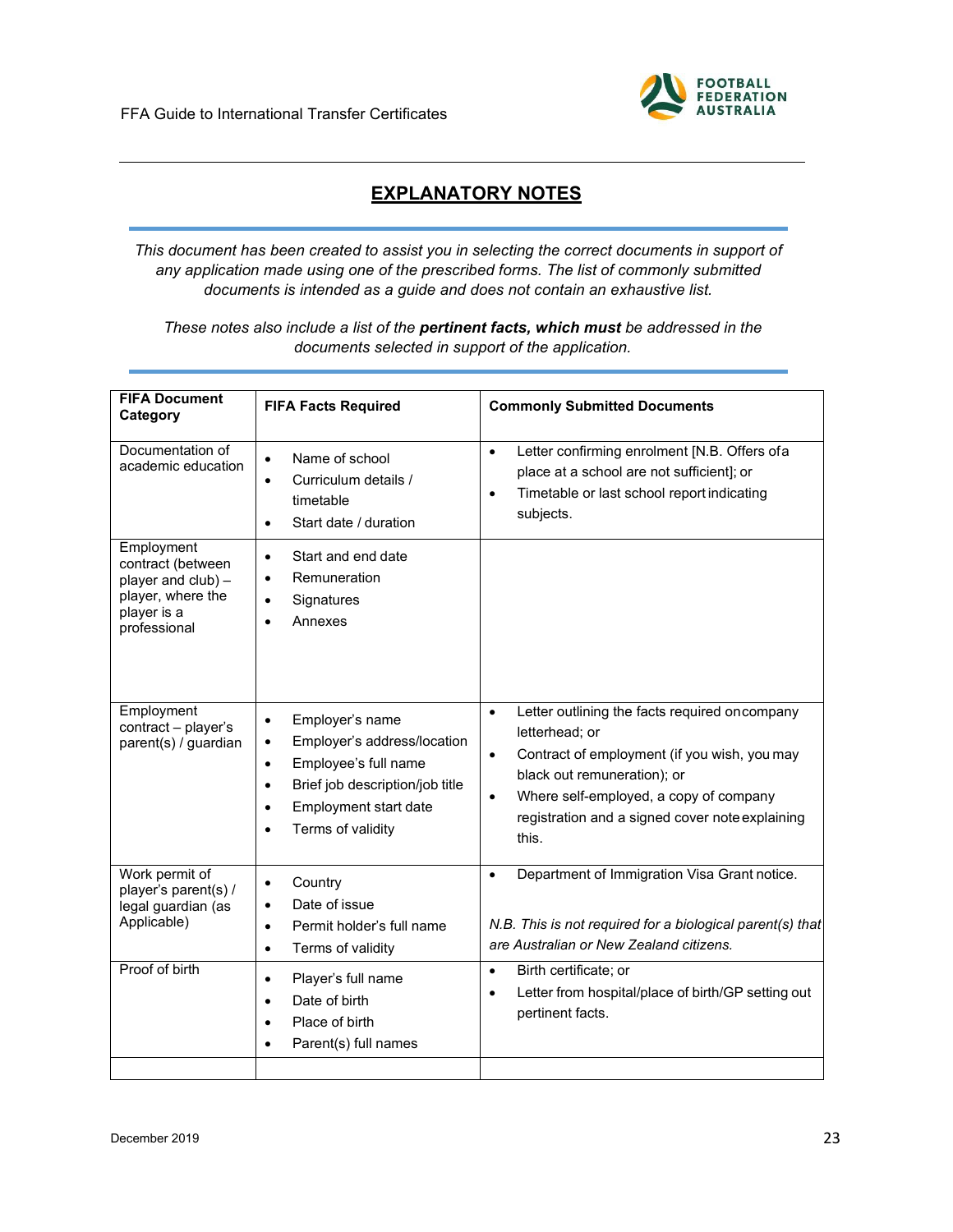| Proof of identity and<br>nationality                                                                                             | Full name<br>$\bullet$<br>Nationality<br>$\bullet$<br>Date of birth<br>$\bullet$                                                                                                                           | Passport; or<br>$\bullet$<br>Government issued identity card/document.                                                                                                                                                                                                                                                                                                                                                                                                  |
|----------------------------------------------------------------------------------------------------------------------------------|------------------------------------------------------------------------------------------------------------------------------------------------------------------------------------------------------------|-------------------------------------------------------------------------------------------------------------------------------------------------------------------------------------------------------------------------------------------------------------------------------------------------------------------------------------------------------------------------------------------------------------------------------------------------------------------------|
| $\overline{\text{Proof}}$ of residence $-$<br>Player's parent(s) /<br>guardian                                                   | Date/timeframe of residence<br>$\bullet$<br>start date<br>Address/location<br>$\bullet$                                                                                                                    | Rental agreement (where renting); or<br>$\bullet$<br>Correspondence from Solicitor/Conveyancer<br>$\bullet$<br>confirming date of settlement for the purchase<br>(where home owned); or<br>Letter from home owner stating the<br>$\bullet$<br>year/timeframe they have resided at their home<br>and a copy of current Council Rates<br>Notice/current utility bill.                                                                                                     |
| Request for<br>approval of first<br>registration or<br>international transfer                                                    | Signature of the player(s)<br>$\bullet$<br>parent/s<br>Signature of a<br>$\bullet$<br>representative of the<br>applicant club<br>Signature of a<br>$\bullet$<br>representative of the<br>member federation | Minor ITC Application & Declaration form.<br>$\bullet$                                                                                                                                                                                                                                                                                                                                                                                                                  |
| Other documents<br>corroborating the<br>reason invoked                                                                           |                                                                                                                                                                                                            | Letter from the player's parent(s) explaining the<br>$\bullet$<br>circumstances for the move to Australia, signed<br>and dated; or<br>Any formal documentation supporting the<br>reason invoked e.g. parent's enrolmentinto<br>University or Trade, etc.                                                                                                                                                                                                                |
| Document<br>corroborating that<br>the player's parent<br>moving to or<br>residing in Australia<br>holds custody of the<br>player | Parent(s) full names<br>$\bullet$<br>Player's full name<br>$\bullet$<br>Authorisation<br>$\bullet$                                                                                                         | Divorce decree/correspondence confirming<br>$\bullet$<br>divorce of parent(s) (if applicable); or<br>A copy of the decision of the competent national<br>$\bullet$<br>authority regarding the current legal custody of<br>the minor player; or<br>Letter from the non-moving parent allowing the<br>player to reside in Australia with the custody-<br>holding parent; or<br>Letter signed by both parent(s) explaining the<br>custody arrangement of the minor player. |
| Death certificate of<br>the player's<br>deceased parent                                                                          |                                                                                                                                                                                                            | Copy of death certificate; or<br>$\bullet$<br>Letter from GP/hospital/social service or care<br>provider confirming date or year of death of the<br>deceased parent; or<br>Any formally issued documentation<br>acknowledging death of the deceased parent.                                                                                                                                                                                                             |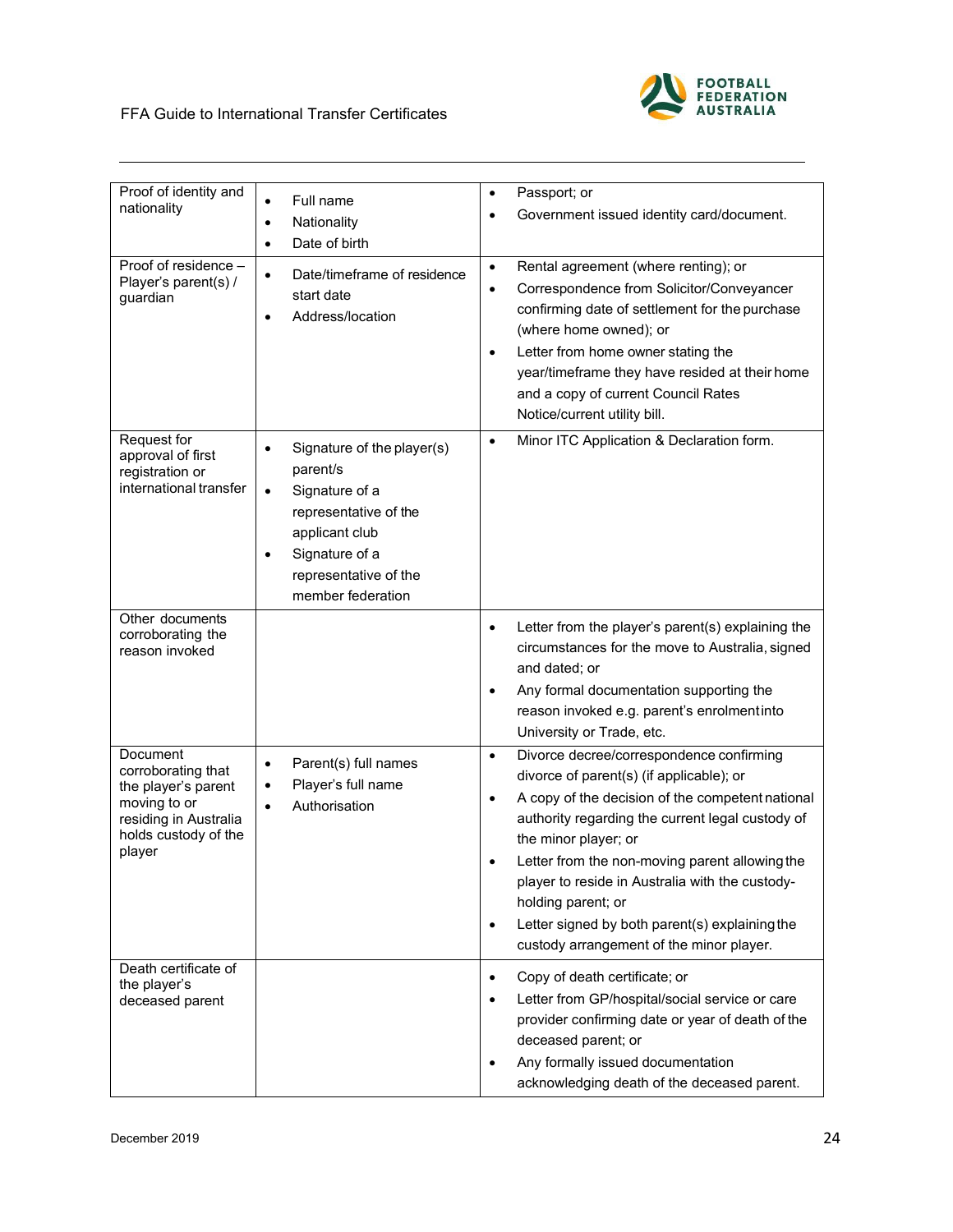| Proof of custody<br>(parental or<br>authorised third<br>party)                                   | Full name of authorised<br>$\bullet$<br>legal guardian<br>Full name of the minor<br>$\bullet$<br>player<br>Full name of the player's<br>$\bullet$<br>parent(s)<br>Any relevant dates<br>$\bullet$ | Copy of the decision or any formal<br>$\bullet$<br>documentation verifying the custody of the<br>minor player.                                                                 |
|--------------------------------------------------------------------------------------------------|---------------------------------------------------------------------------------------------------------------------------------------------------------------------------------------------------|--------------------------------------------------------------------------------------------------------------------------------------------------------------------------------|
| Documentation of<br>exchange program                                                             | Player's name<br>$\bullet$<br>Purpose<br>$\bullet$<br>Funding<br>$\bullet$<br>Duration (start and end<br>$\bullet$<br>dates)                                                                      | Official information about the exchange<br>$\bullet$<br>program provided by the organisers of the<br>exchange program                                                          |
| Registration form for<br>exchange program                                                        | Signature of the player;<br>$\bullet$<br>and/or<br>Signature of the player's<br>$\bullet$<br>parent(s) / authorised legal<br>guardian                                                             | A copy of the registration form for the relevant<br>$\bullet$<br>exchange program.                                                                                             |
| Confirmation of<br>player's return home                                                          | Signature/letterhead of the<br>$\bullet$<br>organisers of the exchange<br>program; or<br>Signature of the player's<br>$\bullet$<br>parent(s)<br>Date of return to home<br>$\bullet$<br>country    | A letter issued and/or signed by the organisers<br>$\bullet$<br>of the exchange program; or<br>A letter signed by the player's parent(s).<br>$\bullet$                         |
| Documentation of<br>academic education<br>(specific to<br>exchange students)                     | Signature/letterhead of the<br>$\bullet$<br>host school; and<br>Detailed timetable; and<br>$\bullet$<br>Envisaged dates of<br>$\bullet$<br>enrolment (if available).                              | A letter/document issued and signed by the<br>$\bullet$<br>player's school/college in his/her host country.                                                                    |
| Confirmation of the<br>player's participation<br>from academic<br>institution in home<br>country | Signature/letterhead of the<br>$\bullet$<br>home school                                                                                                                                           | A letter/document issued and signed by the<br>$\bullet$<br>player's school/college in their home country of<br>the player's participation in the relevant<br>exchange program. |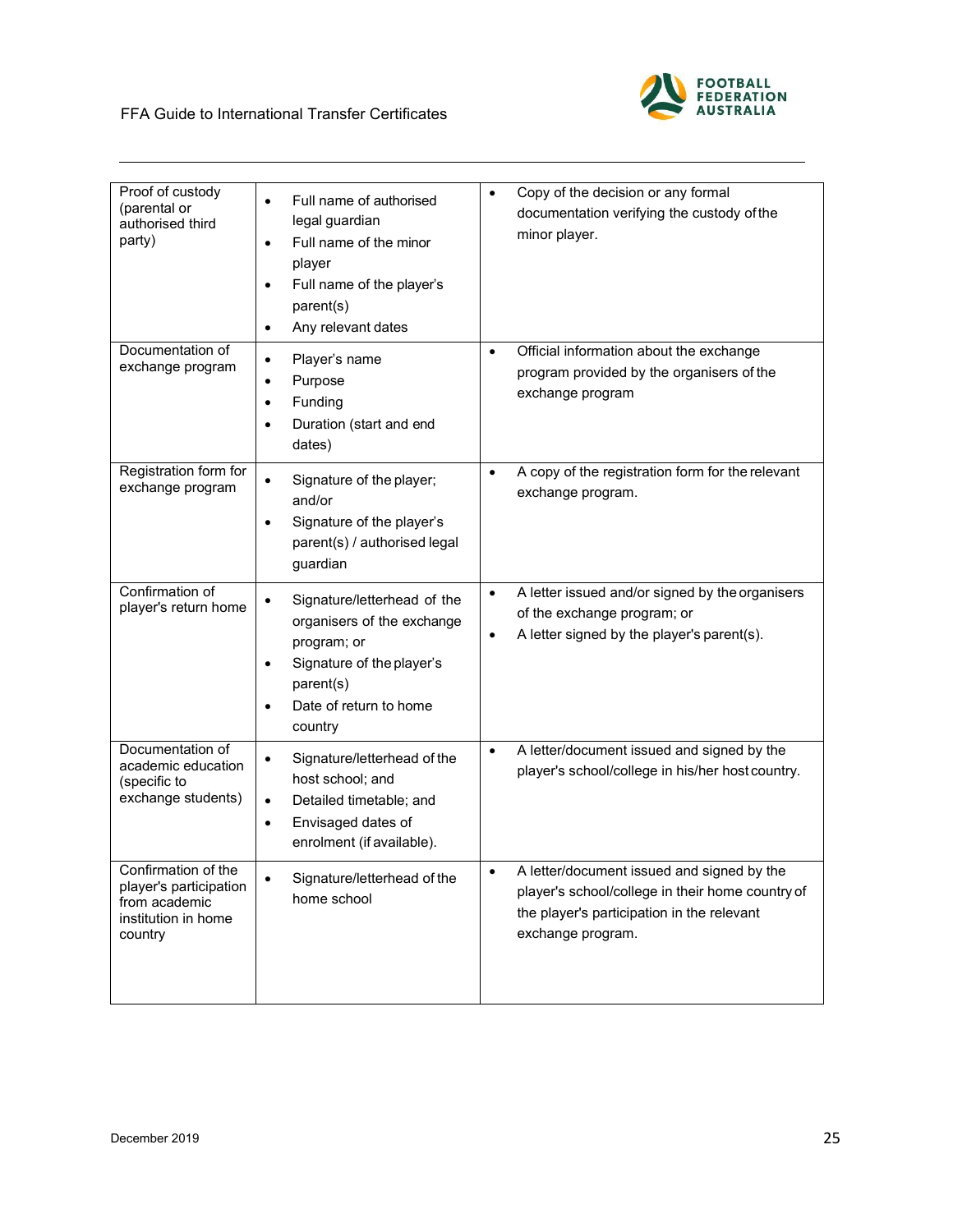

| Documentation of<br>accommodation /<br>care                                    | Host parent's full name(s)<br>$\bullet$<br>and address<br>Player's full name<br>$\bullet$<br>Relationship between host<br>$\bullet$<br>and player<br>Date and signature(s) of<br>٠<br>organisers of the exchange<br>program, host parent(s) or<br>biological parent(s). | A letter or document issued by the organisers of<br>٠<br>the exchange program, host parent(s) or<br>biological parent(s) confirming the details of the<br>supervision/accommodation/care of the player<br>during the term of the exchange program; and<br>Proof of address of host parent(s) e.g.<br>$\bullet$<br>driver's license or utility bill.                                                                                                                |
|--------------------------------------------------------------------------------|-------------------------------------------------------------------------------------------------------------------------------------------------------------------------------------------------------------------------------------------------------------------------|--------------------------------------------------------------------------------------------------------------------------------------------------------------------------------------------------------------------------------------------------------------------------------------------------------------------------------------------------------------------------------------------------------------------------------------------------------------------|
| Status of new club<br>and duration of<br>registration                          | Signed and dated;<br>٠<br>Provided on the club's<br>letterhead                                                                                                                                                                                                          | Letter outlining whether the club for which the<br>$\bullet$<br>player wishes to be registered is professional<br>or purely amateur (club without a professional<br>team and without legal, financial or de factor<br>links to professional club) on the club<br>letterhead; and<br>The exact start and end dates of the<br>envisaged registration of the player.                                                                                                  |
| Authorisation of host<br>parent(s)                                             | Parent's full names<br>$\bullet$<br>Player's full name<br>$\bullet$<br>Date and signature(s) of<br>host parent(s)<br>Name of club<br>$\bullet$                                                                                                                          | A letter by the player's host parent(s) giving<br>$\bullet$<br>their consent to the player's registration for the<br>club in Australia.                                                                                                                                                                                                                                                                                                                            |
| Authorisation of<br>biological parents /<br>legal guardian /<br>custody holder | Parent's/legal<br>$\bullet$<br>guardian's/custody holder's<br>full name(s)<br>Player's full name<br>$\bullet$<br>Date and signature(s)<br>$\bullet$<br>Name of club<br>$\bullet$                                                                                        | A letter/written declaration by the player's<br>$\bullet$<br>parent(s)/legal guardian(s)/custody holder(s),<br>authorising the player's registration for the club<br>in Australia.                                                                                                                                                                                                                                                                                 |
| Proof of refugee<br>status of the player<br>or the player's<br>parent(s)       |                                                                                                                                                                                                                                                                         | A copy of the decision by the Australian<br>government that grants the player/player's<br>parent(s) the status of refugee or protected<br>person; or<br>An official document from the Australian<br>government confirming that the player/player's<br>parent(s) have been admitted to the procedure<br>for being granted the right of asylum; and<br>A copy of the player's/player's parent(s)'s<br>temporary residence permit/proof of residence<br>in Australia. |